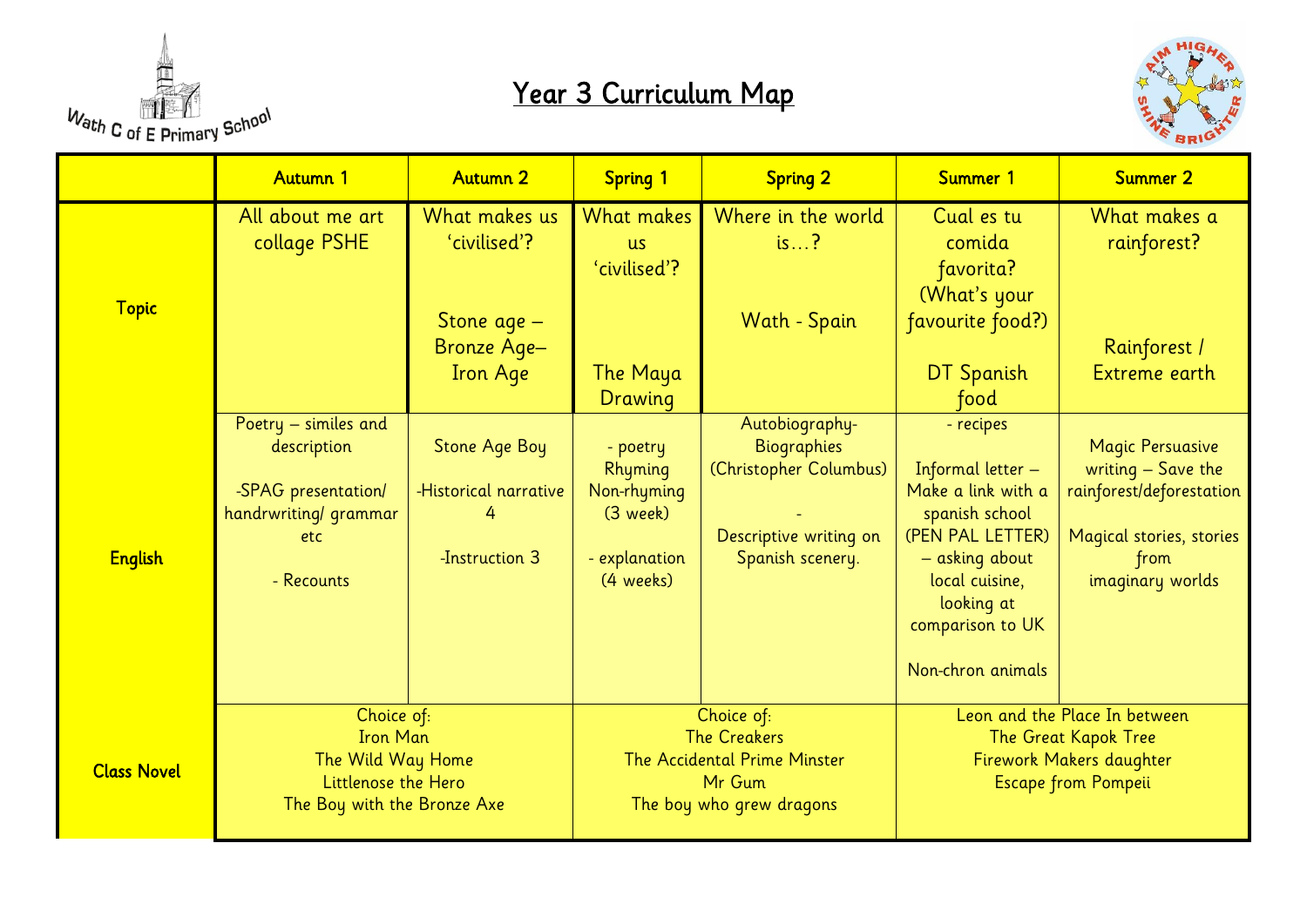|                    | *2D shape, draw, make, recognise and        |                                                                    | *Multiplication and division (3, 4, 6, 8) |                                                            | *Money - add amounts and give change.        |                                              |  |
|--------------------|---------------------------------------------|--------------------------------------------------------------------|-------------------------------------------|------------------------------------------------------------|----------------------------------------------|----------------------------------------------|--|
|                    |                                             | describe.                                                          |                                           | *Written methods for short                                 |                                              | *Measures - measure, compare add and         |  |
|                    |                                             | *Place value and number facts                                      |                                           | multiplication and division.                               | subtract. *length, mass, volume. Single and  |                                              |  |
|                    |                                             | *Mental strategies of addition and                                 |                                           | *Problem solving with scaling and                          | mixed units.                                 |                                              |  |
|                    |                                             | subtraction.                                                       | correspondence.                           |                                                            | *Position and direction. *Types of lines.    |                                              |  |
|                    |                                             | *Roman numerals.                                                   |                                           | *To compare, order and recognise                           |                                              | *Time – tell the time to the nearest minute. |  |
| <b>Mathematics</b> |                                             | *Written methods addition and subtraction.                         |                                           | fractions.                                                 |                                              | *12 and 24h clocks.                          |  |
|                    | *Missing number problems for addition and   |                                                                    | *Recognise diagrams of equivalent         |                                                            |                                              | *Angles.                                     |  |
|                    |                                             | subtraction.                                                       |                                           | fractions.                                                 |                                              | *Data handling - bar charts, pictograms      |  |
|                    |                                             |                                                                    | *Add and subtract fractions with same     |                                                            | and tables. *Use scales progressing in 2, 5, |                                              |  |
|                    |                                             |                                                                    | denominator.                              |                                                            | 10s. *Solve one step and two step problems.  |                                              |  |
|                    |                                             |                                                                    | *Measure the perimeter of 2D shapes.      |                                                            |                                              |                                              |  |
|                    | Animals - the                               | <b>Fossils, Rocks and Soils</b>                                    |                                           | Sources of light;                                          | <b>Plants</b>                                | Simple forces, including                     |  |
|                    | skeleton                                    | To compare and group together different kinds of                   |                                           | shadows & reflections                                      | To identify and                              | magnetism                                    |  |
|                    | To identify that                            | rocks on the basis of their appearance and simple                  |                                           | Understand that we need                                    | describe the functions                       | To compare how things                        |  |
|                    | animals, including                          | physical properties.                                               |                                           | light to see things and that                               | of different parts of                        | move on different surfaces.                  |  |
|                    | humans, need the                            | To describe how fossils are formed.                                |                                           | dark is the absence of light.                              | flowering plant.                             |                                              |  |
|                    | right types and                             |                                                                    |                                           |                                                            | To explore the                               | To understand that                           |  |
|                    | amount of nutrition                         | To recognise that soils are made from rocks and<br>organic matter. |                                           | To notice that light is<br>reflected from surfaces.        | requirements of plants                       | magnetic forces can act at<br>a distance.    |  |
|                    | and that they get it<br>from what they eat. |                                                                    |                                           |                                                            | for life and growth                          |                                              |  |
|                    |                                             |                                                                    |                                           | Recognise that light from                                  | and how they vary                            | To observe how magnets                       |  |
| <b>Science</b>     | To identify types of                        |                                                                    |                                           | the sun can be dangerous.                                  | from plant to plant.                         | attract or repel each other                  |  |
|                    | skeleton in humans                          |                                                                    |                                           |                                                            |                                              | and attract some materials                   |  |
|                    | and animals.                                |                                                                    |                                           | Recognise that shadows are                                 | To investigate the way                       | and not others.                              |  |
|                    |                                             |                                                                    |                                           | formed when the light from<br>a light source is blocked by | in which water is<br>transported within      |                                              |  |
|                    | To identify that<br>skeletons and muscles   |                                                                    |                                           | a solid object.                                            | plants.                                      | To identify some magnetic<br>materials.      |  |
|                    | provide support,                            |                                                                    |                                           |                                                            |                                              |                                              |  |
|                    | protection and                              |                                                                    |                                           | To find patterns in the way                                | To explore the part                          |                                              |  |
|                    | movement.                                   |                                                                    |                                           | that the size of shadows                                   | that flowers play in                         |                                              |  |
|                    |                                             |                                                                    |                                           | changes.                                                   | the life cycle of                            |                                              |  |
|                    |                                             |                                                                    |                                           |                                                            | flowering plants.                            |                                              |  |
| <b>Computing</b>   | N/A                                         | N/A                                                                | Scratch $-$                               | The Internet $-\bar{T}$ o use                              | Online safety - To                           | Tinker CAD - Use and                         |  |
|                    |                                             |                                                                    | Sharing work                              | search engines and                                         |                                              |                                              |  |
|                    |                                             |                                                                    | using the cloud.                          | understand how results are                                 | understand online                            | experiment with CAD                          |  |
|                    |                                             |                                                                    | Lightbot -                                | ranked.                                                    | etiquette.                                   | software                                     |  |
|                    |                                             |                                                                    | Debugging code.                           |                                                            |                                              |                                              |  |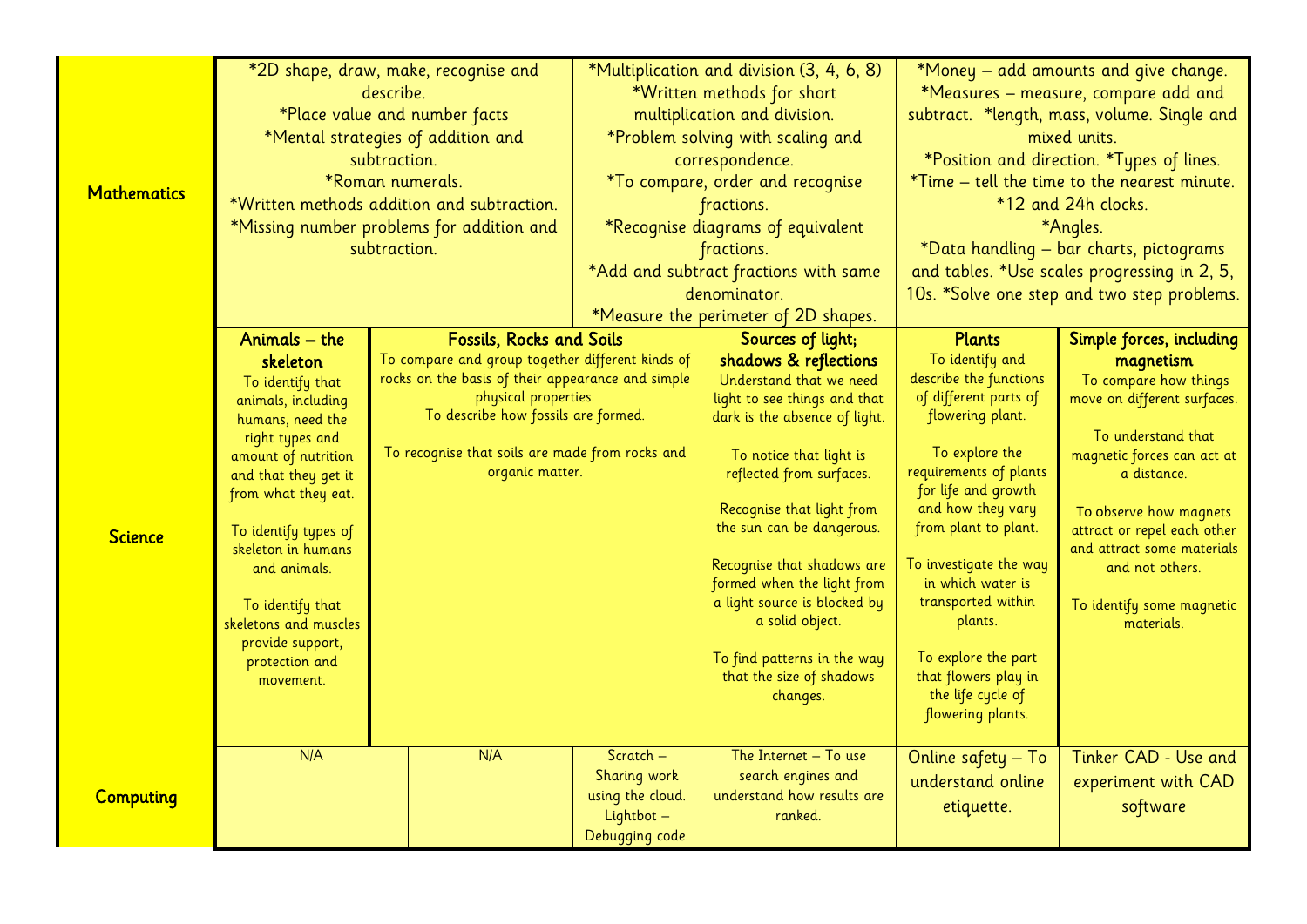|                   | The Stone Age - Bronze Age - Iron Age  |                                                                     | UK, Europe &                                                                              |  |  |
|-------------------|----------------------------------------|---------------------------------------------------------------------|-------------------------------------------------------------------------------------------|--|--|
|                   |                                        | The Maya                                                            | <b>South American</b>                                                                     |  |  |
|                   |                                        | (History led)                                                       | (Geography led)                                                                           |  |  |
|                   | To investigate and interpret the past. |                                                                     | To investigate places                                                                     |  |  |
|                   | To understand Chronology               |                                                                     | *To Name and locate counties and cities of the United Kingdom,                            |  |  |
|                   |                                        | *Place events, artefacts and historical figures on a timeline using | geographical regions.                                                                     |  |  |
|                   | dates/time periods.                    |                                                                     | *To identify human and physical characteristics, including hills,                         |  |  |
|                   |                                        |                                                                     | mountains, cities and rivers.                                                             |  |  |
|                   | To communicate historically            |                                                                     | *To name and locate the countries of Europe and identify their                            |  |  |
|                   |                                        | *Use appropriate historical vocabulary to communicate, including:   | main physical and human characteristics.                                                  |  |  |
|                   |                                        | dates, time period, ancient, modern, BC/AD, century, decade.        | To investigate patterns                                                                   |  |  |
| <b>Humanities</b> |                                        |                                                                     | *To describe geographical similarities and differences between                            |  |  |
|                   |                                        |                                                                     | countries.                                                                                |  |  |
|                   |                                        |                                                                     | *To describe how the locality of the school has changed over                              |  |  |
|                   |                                        |                                                                     | time.                                                                                     |  |  |
|                   |                                        |                                                                     |                                                                                           |  |  |
|                   |                                        |                                                                     | To communicate Geographically                                                             |  |  |
|                   |                                        |                                                                     | *To describe key aspects of:                                                              |  |  |
|                   |                                        |                                                                     | Physical geography, including: rivers, mountains, volcanoes and                           |  |  |
|                   |                                        |                                                                     | earthquakes and the water cycle.<br>Human geography, including: settlements and land use. |  |  |
|                   |                                        |                                                                     |                                                                                           |  |  |
|                   |                                        |                                                                     |                                                                                           |  |  |
|                   |                                        |                                                                     |                                                                                           |  |  |
|                   | Collage                                | D&T - Structures or Pneumatics??                                    | D&T-Food                                                                                  |  |  |
|                   | To select and arrange                  |                                                                     | technology -                                                                              |  |  |
| <b>Art and DT</b> | materials for a striking               |                                                                     | <b>Spanish Cuisine</b>                                                                    |  |  |
|                   | effect.                                |                                                                     | <b>To Prepare</b>                                                                         |  |  |
|                   | To ensure work is                      |                                                                     | ingredients                                                                               |  |  |
|                   | precise.                               |                                                                     | hygienically                                                                              |  |  |
|                   | To use coiling,                        |                                                                     | using appropriate                                                                         |  |  |
|                   | overlapping,                           |                                                                     | utensils.                                                                                 |  |  |
|                   | tessellation, mosaic                   |                                                                     | To measure                                                                                |  |  |
|                   | and montage.                           |                                                                     | ingredients to the                                                                        |  |  |
|                   |                                        |                                                                     |                                                                                           |  |  |